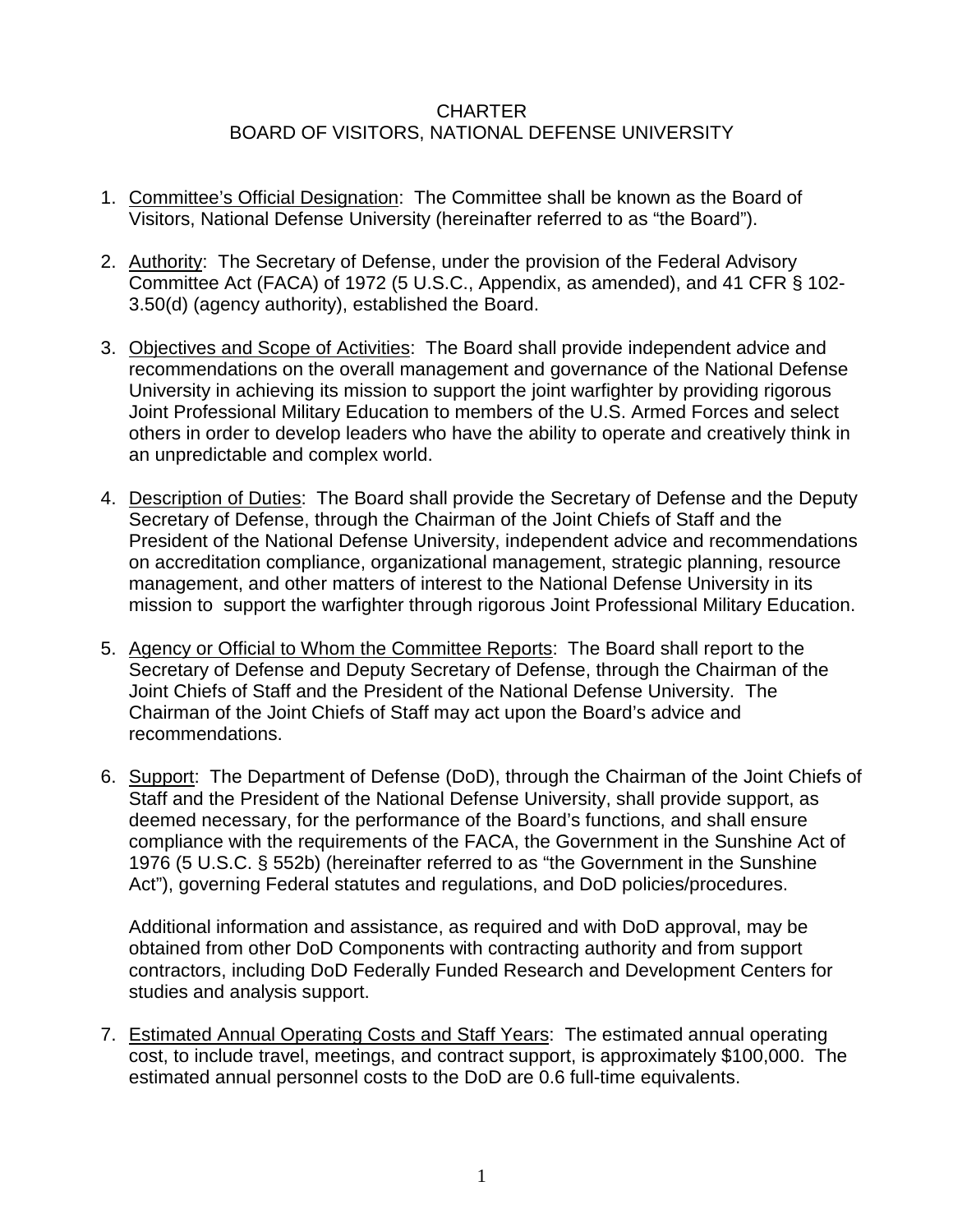8. Designated Federal Officer (DFO): The Board's DFO, pursuant to DoD policy, shall be a full-time or permanent part-time DoD employee, and shall be appointed in accordance with governing DoD policies and procedures.

In addition, the Board's DFO is required to be in attendance at all Board and subcommittee meetings for the entire duration of each and every meeting. However, in the absence of the Board's DFO, a properly approved Alternate DFO, duly appointed to the Board according to DoD policies and procedures, shall attend the entire duration of the Board or subcommittee meetings.

The DFO, or the Alternate DFO, shall call all of the Board's and subcommittee's meetings; prepare and approve all meeting agendas; adjourn any meeting, when the DFO or Alternate DFO, determines adjournment to be in the public interest or required by governing regulations or DoD policies/procedures; and chair meetings when directed to do so by the official to whom the Board reports.

- 9. Estimated Number and Frequency of Meetings: The Board shall meet at the call of the Board's DFO, in consultation with the President of the National Defense University. The estimated number of Board meetings is two per year.
- 10.Duration: The need for this advisory function is on a continuing basis; however, this charter is subject to renewal every two years.
- 11.Termination: The Board shall terminate upon completion of its mission or two years from the date this charter is filed, whichever is sooner, unless the Secretary of Defense or designee extends it.
- 12. Membership and Designation: The Board shall be comprised of no more than 12 members, who are appointed by the Secretary of Defense. The members are eminent authorities in the fields of defense, management, leadership, academia, national military strategy or joint planning at all levels of war, joint doctrine, joint command and control, or joint requirements and development.

The Board's Chairperson and Co-Chairperson shall be approved by the Secretary of Defense based upon recommendation from the Board's Membership in consultation with the Chairman of the Joint Chiefs of Staff. The Chairperson and Co-Chairperson shall serve at the discretion of the Secretary of Defense.

Board members appointed by the Secretary of Defense, who are not full-time or permanent part-time Federal employees, shall be appointed to serve as experts and consultants under the authority of 5 U.S.C. § 3109 and shall serve as special government employees. Each Board member is appointed to provide advice on behalf of the government on the basis of his or her best judgment without representing any particular point of view and in a manner that is free from conflict of interest.

The Secretary of Defense may approve the appointment of Board members for one-tofour year terms of service, with annual renewals; however, no member, unless authorized by the Secretary of Defense, may serve more than two consecutive terms of service. This same term of service limitation also applies to any DoD authorized